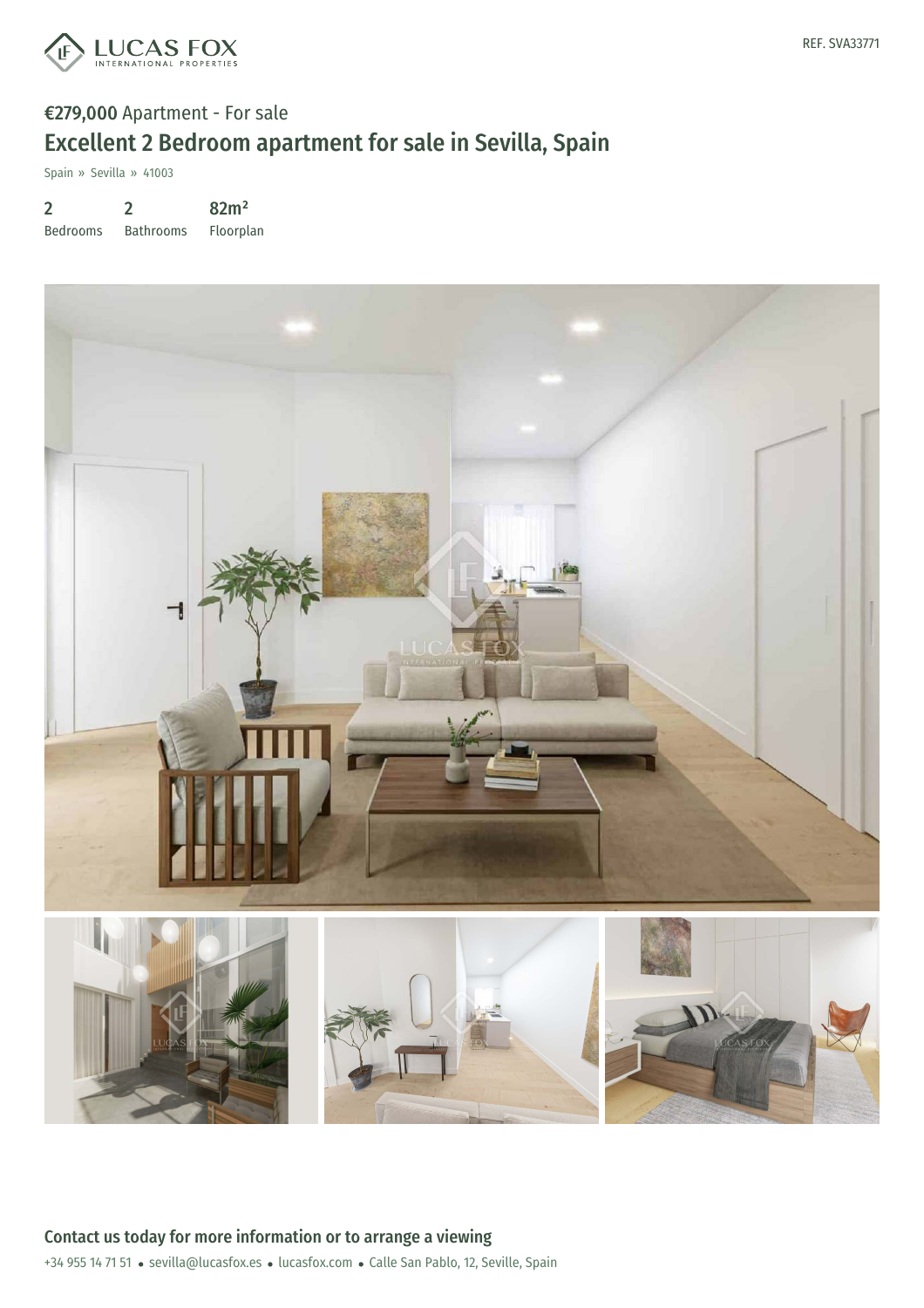

# €279,000 Apartment - For sale Excellent 2 Bedroom apartment for sale in Sevilla, Spain

Spain » Sevilla » 41003

2 Bedrooms 2 Bathrooms 82m² Floorplan

#### OVERVIEW

### New construction apartment with 2 bedrooms and 2 bathrooms for sale in the area of Feria-Encarnación, Seville.

Apartment for sale in a renovated building of a new development with six homes, in the historic centre of the city of Seville. A unique concept of homes designed in a functional and avant-garde way, which creates spaces for lifestyles in which comfort and well-being prevail.

This house on the ground floor, with easy accessibility, has 81.73 m<sup>2</sup> built. Its distribution offers a living-dining room, a kitchen, two bedrooms, a bathroom with a shower and a toilet.

Modern, high-quality materials and finishes improve the energy efficiency of the home: air conditioning and heating system, thermal and acoustic insulation, anodized aluminum carpentry and aerothermal installation. Its materials include tiles, toilets, leading brand plumbing and wooden flooring. The living spaces enjoy plenty of natural light through large windows.

It has an ideal and accessible location in the area of the old town, between Plaza de la Encarnación and Alameda de Hércules.

Perfect as a first residence or for investors looking for a great potential for profitability.

Contact the Lucas Fox Seville team for more information or to arrange a visit.



[lucasfox.com/go/sva33771](https://www.lucasfox.com/go/sva33771)

Lift, Wooden flooring, Modernist building, Air conditioning, Alarm, Domotic system, Double glazing, Equipped Kitchen, Heating, New build, Security, Walk-in wardrobe